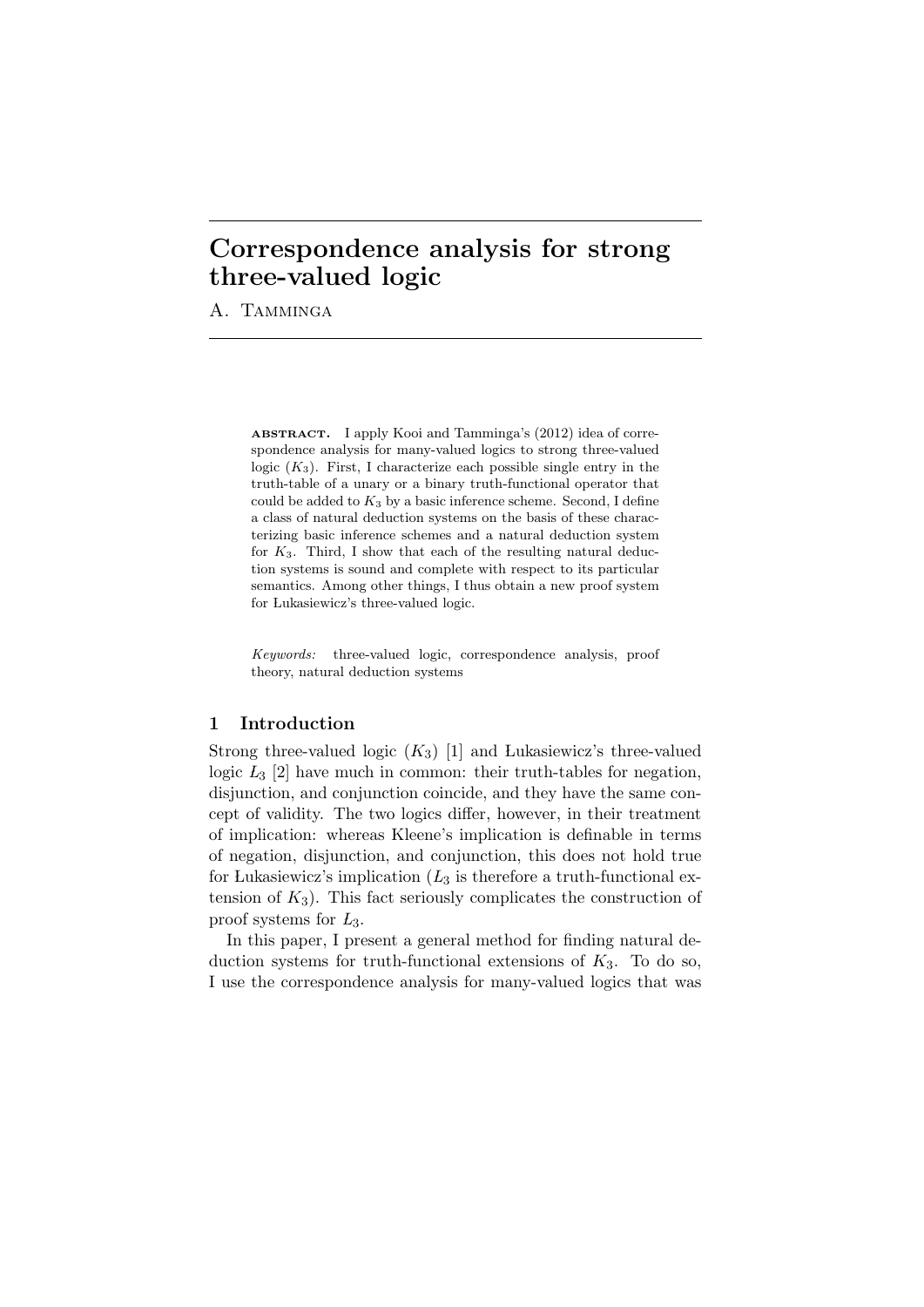presented recently by [3]. In their study of the logic of paradox  $(LP)$  [4], they characterize every possible single entry in the truthtable of a unary or a binary truth-functional operator by a basic inference scheme. As a consequence, each unary and each binary truth-functional operator is characterized by a set of basic inference schemes. Kooi and Tamminga show that if we add the inference schemes that characterize an operator to a natural deduction system for *LP*, we immediately obtain a natural deduction system that is sound and complete with respect to the logic that contains, next to *LP*'s negation, disjunction, and conjunction, the additional operator. In this paper, I show that the same thing can be done for *K*3.

The structure of my paper is as follows. First, I briefly present *K*3. Second, I give a list of basic inference schemes that characterize every possible single entry in the truth-table of a unary or a binary truth-functional operator. Third, I define a class of natural deduction systems on the basis of these characterizing inference schemes and a natural deduction system for *K*3. I show that each of the resulting natural deduction systems is sound and complete with respect to its particular semantics.

### **2 Strong three-valued logic (***K*3**)**

Strong three-valued logic  $(K_3)$  provides an alternative way to evaluate formulas from a propositional language  $\mathcal L$  built from a set  $P = \{p, p', \ldots\}$  of atomic formulas using negation  $(\neg)$ , disjunction (*∨*), and conjunction (*∧*). *K*<sup>3</sup> adds a third truth-value 'none' to the classical pair 'false' and 'true'. In  $K_3$ , a valuation is a function  $v$ from the set  $P$  of atomic formulas to the set  $\{0, i, 1\}$  of truth-values 'false', 'none', and 'true'. A valuation *v* on *P* is extended recursively to a valuation on  $\mathcal L$  by the following truth-tables for  $\neg$ ,  $\vee$ , and *∧*:

|       |  | $f_{\vee}$ 0 i 1 |                    |                     |  | $f_{\wedge}$ 0 i 1                                   |                     |  |
|-------|--|------------------|--------------------|---------------------|--|------------------------------------------------------|---------------------|--|
|       |  |                  | $0 \mid 0 \quad i$ |                     |  | $\begin{bmatrix} 0 & \overline{0} & 0 \end{bmatrix}$ |                     |  |
| $\,i$ |  |                  |                    | $i \quad i \quad 1$ |  | $i \mid 0 \quad i \quad i$                           |                     |  |
|       |  |                  |                    |                     |  |                                                      | $0 \quad i \quad 1$ |  |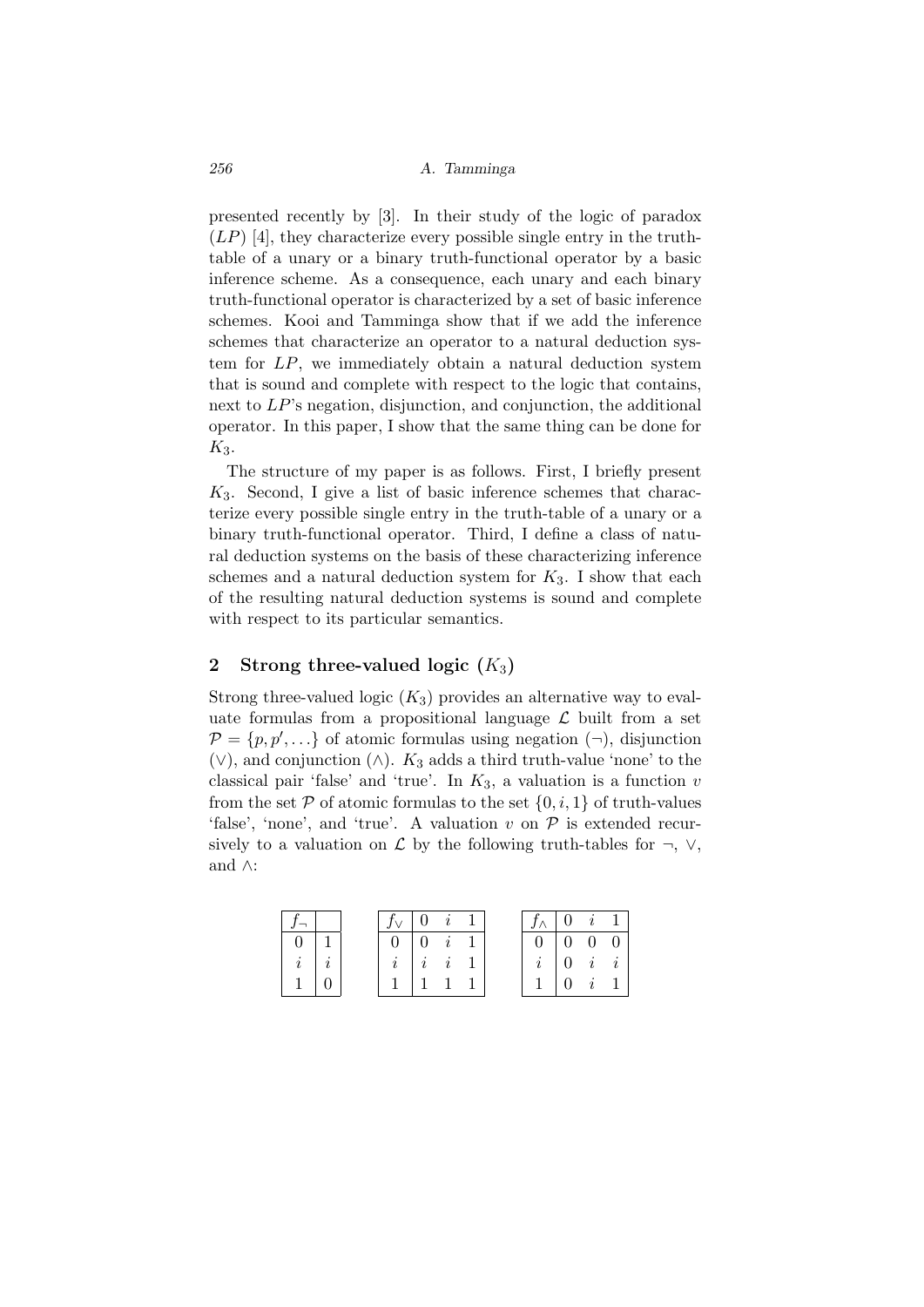An argument from a set Π of premises to a conclusion *ϕ* is *valid* (notation:  $\Pi \models \phi$ ) if and only if for each valuation *v* it holds that if  $v(\psi) = 1$  for all  $\psi$  in  $\Pi$ , then  $v(\phi) = 1$ .

### **3 Correspondence Analysis for** *K*<sup>3</sup>

Let  $\mathcal{L}_{(\sim)m(\circ)n}$  be the language built from the set  $\mathcal{P} = \{p, p', \ldots\}$  of atomic formulas using negation (*¬*), disjunction (*∨*), conjunction ( $\land$ ), *m* unary operators  $\sim_1$ , ...,  $\sim_m$ , and *n* binary operators  $\circ_1$ , *...*, **◦***n*. It is obvious that  $\mathcal{L}_{(\sim)m}(\circ)$ <sup>*n*</sup> is an extension of  $\mathcal{L}$ . To interpret this extended language, I use *K*3's concept of validity, the truth-tables  $f_{\neg}$ ,  $f_{\vee}$ , and  $f_{\wedge}$ , but also the truth-tables  $f_{\sim_1}, \ldots, f_{\sim_m}$ and the truth-tables  $f_{\circ_1}, \ldots, f_{\circ_n}$ . I refer to the resulting logic as *K*<sub>3</sub>(∼)<sub>*m*</sub>(⊙)<sub>*n*</sub>.

To construct a proof system for  $K_3(\sim)_{m}(\circ)_n$ , I follow [3]. I first characterize each possible single entry in the truth-table of a unary or a binary operator by a basic inference scheme. To do so, I need the following notion of single entry correspondence [3, p. 722]:

Definition 1 (Single Entry Correspondence). Let Π *⊆*  $\mathcal{L}_{(\sim)m(\circ)n}$  and let  $\phi \in \mathcal{L}_{(\sim)m(\circ)n}$ . Let *x*, *y*, *z* ∈ {0, *i*, 1}. Let *E* be a truth-table entry of the type  $f_∼( x ) = y$  or  $f_ o(x, y ) = z$ . Then the truth-table entry *E* is characterized by an inference scheme  $\Pi/\phi$ , if

E if and only if 
$$
\Pi \models \phi
$$
.

Accordingly, each of the nine possible single entries in a truthtable *f<sup>∼</sup>* for a unary operator *∼* and each of the twenty-seven possible entries in a truth-table *f◦* for binary operator *◦* is characterized by an inference scheme (I do the binary operator case first):

THEOREM 1. Let  $\phi, \psi, \chi \in \mathcal{L}_{(\sim)_{m}(\circ)_{n}}$ . Then

$$
f_{\circ}(0,0) = \begin{cases} 0 & \text{iff} \quad \neg \phi \land \neg \psi \models \neg (\phi \circ \psi) \\ i & \text{iff} \quad \neg \phi \land \neg \psi, (\phi \circ \psi) \lor \neg (\phi \circ \psi) \models \chi \\ 1 & \text{iff} \quad \neg \phi \land \neg \psi \models \phi \circ \psi \end{cases}
$$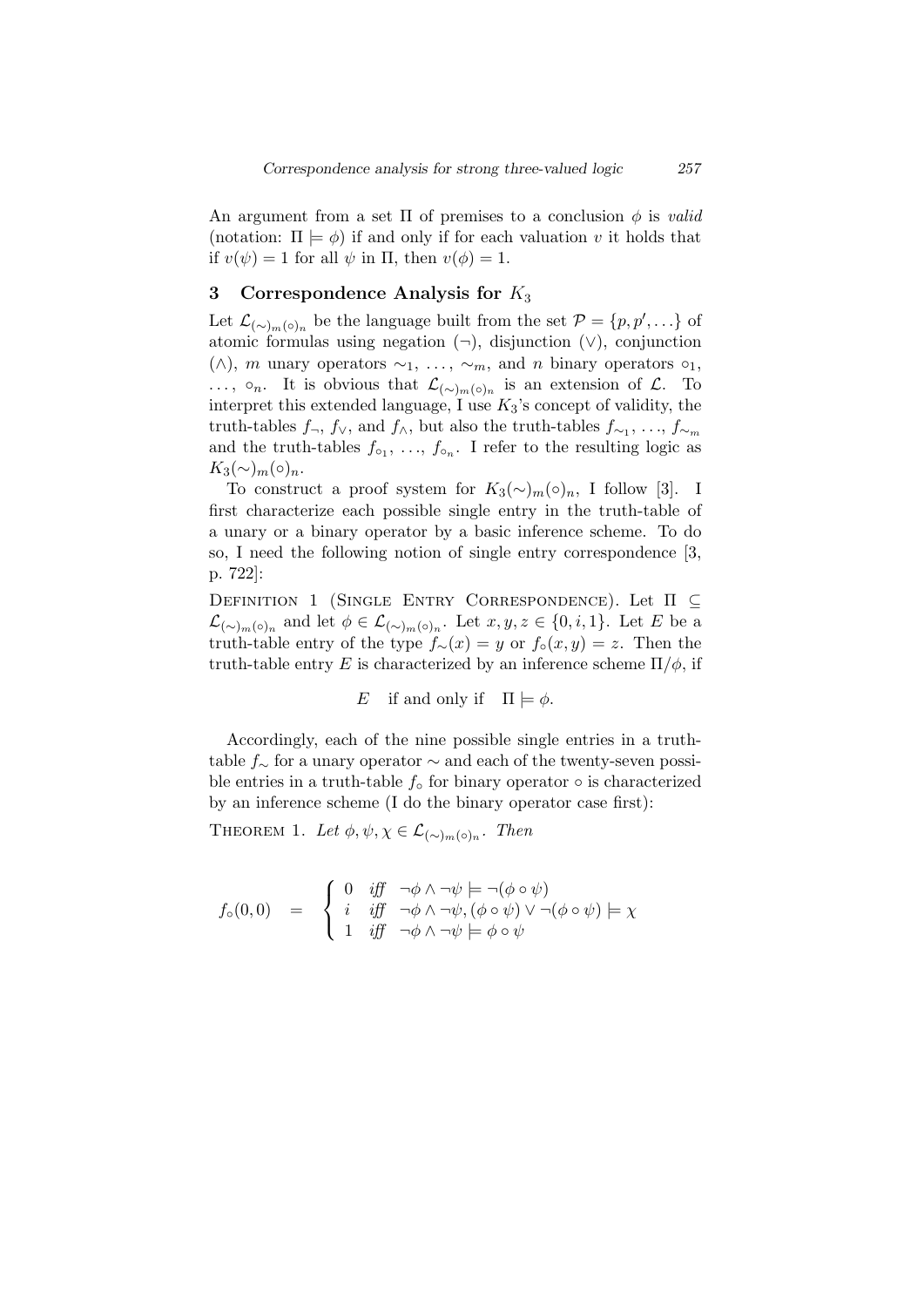$$
f_{\circ}(0,i) = \begin{cases} 0 & \text{iff } \neg \phi \models (\psi \lor \neg \psi) \lor \neg (\phi \circ \psi) \\ i & \text{iff } \neg \phi, (\phi \circ \psi) \lor \neg (\phi \circ \psi) \models \psi \lor \neg \psi \\ 1 & \text{iff } \neg \phi \models (\psi \lor \neg \psi) \lor (\phi \circ \psi) \models \psi \lor \neg \psi \end{cases}
$$

$$
f_{\circ}(0,1) = \begin{cases} 0 & \text{iff } \neg \phi \land \psi \models \neg (\phi \circ \psi) \\ i & \text{iff } \neg \phi \land \psi, (\phi \circ \psi) \lor \neg (\phi \circ \psi) \models \chi \\ 1 & \text{iff } \neg \phi \land \psi \models \phi \circ \psi \end{cases}
$$

$$
f_{\circ}(i,0) = \begin{cases} 0 & \text{iff } \neg \psi \models (\phi \lor \neg \phi) \lor \neg (\phi \circ \psi) \models \phi \lor \neg \phi \\ i & \text{iff } \neg \psi, (\phi \circ \psi) \lor \neg (\phi \circ \psi) \models \phi \lor \neg \phi \end{cases}
$$

$$
f_{\circ}(i,i) = \begin{cases} 0 & \text{iff } \neg \psi \models (\phi \lor \neg \phi) \lor (\psi \lor \neg \psi) \lor \neg (\phi \circ \psi) \\ 1 & \text{iff } \neg \psi \models (\phi \lor \neg \phi) \lor (\psi \lor \neg \psi) \lor \neg (\phi \circ \psi) \land \neg \phi \end{cases}
$$

$$
f_{\circ}(i,1) = \begin{cases} 0 & \text{iff } \psi \models (\phi \lor \neg \phi) \lor (\psi \lor \neg \psi) \lor (\phi \circ \psi) \\ i & \text{iff } \psi, (\phi \circ \psi) \lor \neg (\phi \circ \psi) \models \phi \lor \neg \phi \end{cases}
$$

$$
f_{\circ}(i,1) = \begin{cases} 0 & \text{iff } \psi \models (\phi \lor \neg \phi) \lor (\psi \lor \neg \psi) \lor (\phi \circ \psi) \\ 1 & \text{iff } \psi \models (\phi \lor \neg \phi) \lor (\phi \circ \psi) \models \phi \lor \neg \phi \end{cases}
$$

$$
f_{\circ}(1,0) = \begin{cases} 0 & \text{iff } \phi \land \neg \psi \models (\phi \lor \neg \psi) \lor \neg
$$

PROOF. Case  $f_\circ(0,0) = 0.$  ( $\Rightarrow$ ) Suppose that  $\neg \phi \land \neg \psi \not\models \neg (\phi \circ \psi)$ . Then there is a valuation *v* such that  $v(\neg \phi \land \neg \psi) = 1$  and  $v(\neg (\phi \circ \psi))$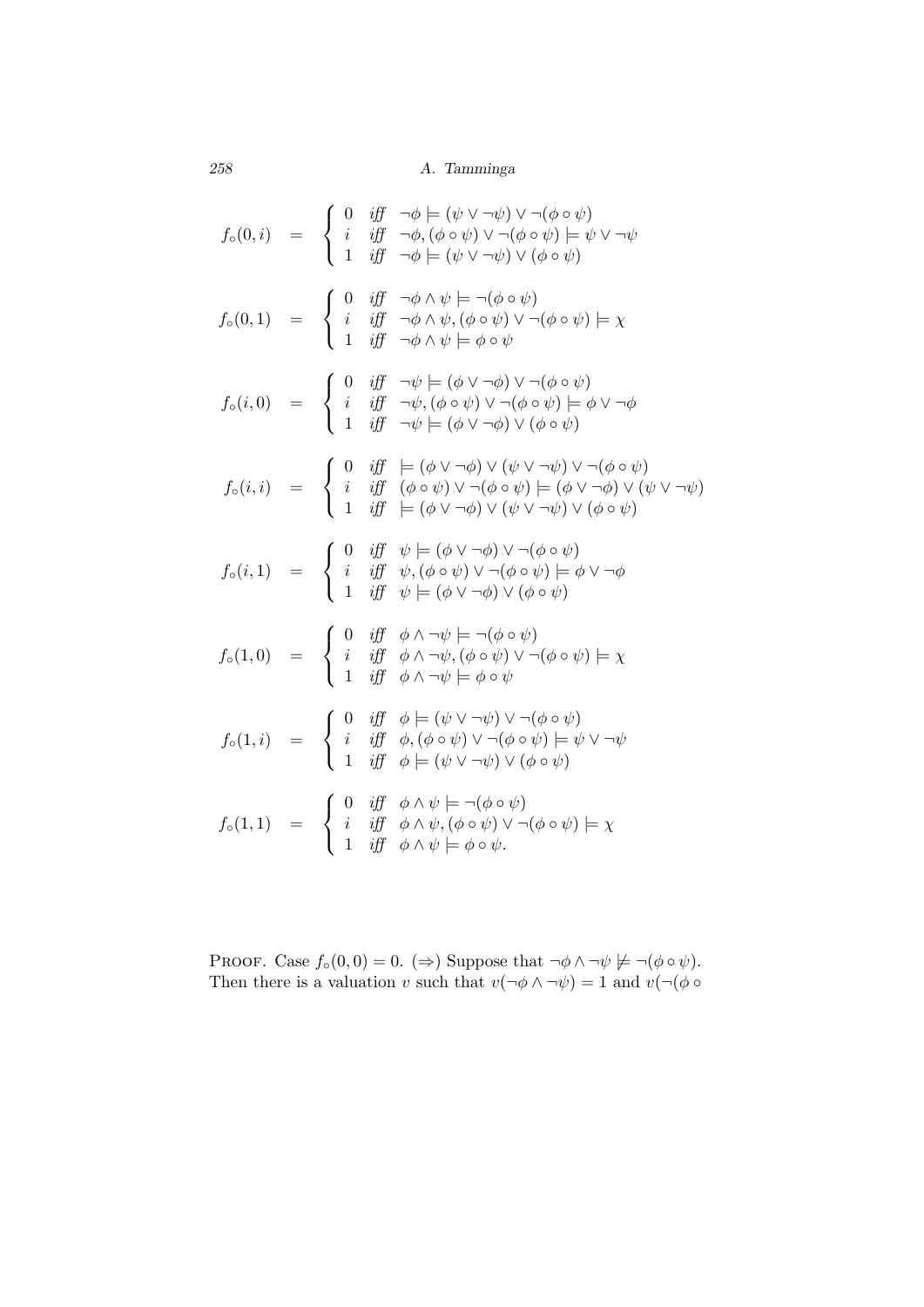$\psi$ ))  $\neq$  1. Then  $v(\phi) = 0$ ,  $v(\psi) = 0$ , and  $v(\phi \circ \psi) \neq 0$ . Therefore, it must be that  $f_{\circ}(0,0) \neq 0$ .

(←) Suppose that  $\neg \phi \land \neg \psi \models \neg (\phi \circ \psi)$ . Then  $\neg p \land \neg q \models \neg (p \circ q)$ , where  $p$  and  $q$  are atomic formulas. Then for every valuation  $v$  it holds that if  $v(\neg p \land \neg q) = 1$ , then  $v(\neg (p \circ q)) = 1$ . Then for every valuation *v* it holds that if  $v(p) = 0$  and  $v(q) = 0$ , then  $v(p \circ q) = 0$ . Therefore, it must be that  $f_{\circ}(0,0) = 0$ .

Case  $f_{\circ}(1, i) = i$ . ( $\Rightarrow$ ) Suppose that  $\phi$ ,  $(\phi \circ \psi) \lor \neg(\phi \circ \psi) \not\models \psi \lor \neg \psi$ . Then there is a valuation *v* such that  $v(\phi) = 1$ ,  $v((\phi \circ \psi) \lor \neg (\phi \circ \psi)) =$ 1 and  $v(\psi \vee \neg \psi) \neq 1$ . Then  $v(\phi) = 1$ ,  $v(\psi) = i$ , and  $v(\phi \circ \psi) \neq i$ . Therefore, it must be that  $f_{\circ}(1, i) \neq i$ .

(*⇐*) Suppose that *ϕ,*(*ϕ◦ψ*)*∨¬*(*ϕ◦ψ*) *|*= *ψ∨¬ψ*. Then *p,*(*p◦q*)*∨*  $\neg(p \circ q) \models q \lor \neg q$ , where *p* and *q* are atomic formulas. Then for every valuation *v* it holds that if  $v(p) = 1$  and  $v((p \circ q) \vee \neg (p \circ q)) = 1$ , then  $v(q \vee \neg q) = 1$ . Then for every valuation *v* it holds that if  $v(p) = 1$  and  $v(q) = i$ , then  $v(p \circ q) = i$ . Therefore, it must be that  $f_{\circ}(1, i) = i.$ 

The other cases are proved similarly.  $\Box$ 

THEOREM 2. Let  $\phi, \psi \in \mathcal{L}_{(\sim)_{m}(\circ)_{n}}$ . Then

$$
f_{\sim}(0) = \begin{cases} 0 & \text{iff} \quad \neg \phi \models \neg \sim \phi \\ i & \text{iff} \quad \neg \phi, (\sim \phi \lor \neg \sim \phi) \models \psi \\ 1 & \text{iff} \quad \neg \phi \models \sim \phi \end{cases}
$$

$$
f_{\sim}(i) = \begin{cases} 0 & \text{iff} \quad \models (\phi \lor \neg \phi) \lor \neg \sim \phi \\ i & \text{iff} \quad (\sim \phi \lor \neg \sim \phi) \models \phi \lor \neg \phi \\ 1 & \text{iff} \quad \models (\phi \lor \neg \phi) \lor \sim \phi \end{cases}
$$

$$
f_{\sim}(1) = \begin{cases} 0 & \text{iff} \quad \phi \models \neg \sim \phi \\ i & \text{iff} \quad \phi, (\sim \phi \lor \neg \sim \phi) \models \psi \\ 1 & \text{iff} \quad \phi \models \sim \phi. \end{cases}
$$

PROOF. Adapt the proof of the previous theorem. **□** 

As a result, given  $K_3$ 's concept of validity and its truth-tables  $f_\neg$ , *f*<sub>∨</sub>, and *f*<sub>∧</sub>, each unary operator  $\sim$ <sub>*k*</sub> (1 ≤ *k* ≤ *m*) is characterized by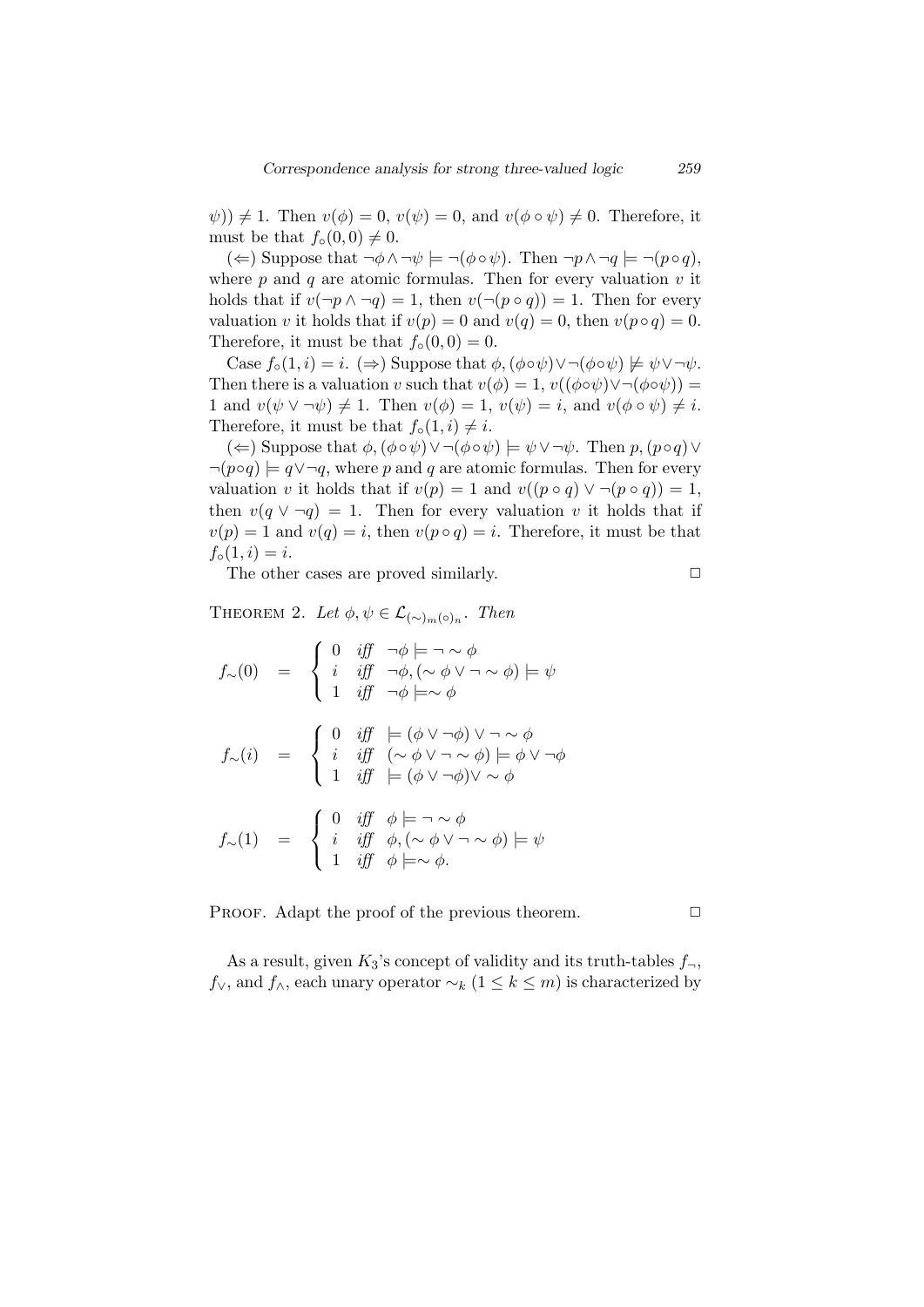the set of three basic inference schemes that characterize the three single entries in its truth-table  $f_{\sim_k}$  and each binary operator  $\circ_l$  (1  $\leq$  $l \leq n$ ) is characterized by the set of nine basic inference schemes that characterize the nine single entries in its truth-table *f◦<sup>l</sup>* . The inference schemes that characterize a truth-table are independent.

### **4 Natural deduction systems**

I now use the characterizations of the previous section to construct proof systems for truth-functional extensions of *K*3. First, I define a natural deduction system  $ND_{K_3}$  which I later show to be sound and complete with respect to  $K_3$  (this is a corollary of my main theorem). Second, on the basis of  $ND_{K_3}$  and Theorems 1 and 2, I define a natural deduction system for the logic  $K_3(\sim)_{m}(\circ)_{n}$  as follows: for each unary operator  $\sim_k (1 \leq k \leq m)$  I add its three characterizing basic inference schemes as derivation rules to  $ND_{K_3}$ and for each binary operator  $\circ_l$  (1  $\leq l \leq n$ ) I add its nine characterizing inference schemes as derivation rules to  $ND_{K_3}$ . Third, I show, using a Henkin-style proof, that the resulting natural deduction system is sound and complete with respect to the logic  $K_3(\sim)$ <sub>*m*</sub>( $\circ$ )<sub>*n*</sub>.

My proof-theoretical study of *K*<sup>3</sup> closely follows Kooi and Tamminga's (2012) proof-theoretical study of *LP*. In fact, to construct natural deduction systems for extensions of  $K_3$  and to prove their soundness and completeness, I only slightly adapt Kooi and Tamminga's definitions, lemmas and theorems on extensions of *LP*.

Let me first define the natural deduction system  $ND_{K_3}^1$ .

DEFINITION 2. Derivations in the system  $ND_{K_3}$  are inductively defined as follows:

*Basis:* The proof tree with a single occurrence of an assumption *ϕ* is a derivation.

*Induction Step:* Let  $D$ ,  $D_1$ ,  $D_2$ ,  $D_3$  be derivations. Then they can be extended by the following rules (double lines indicate that the rules work both ways):

<sup>&</sup>lt;sup>1</sup>For the notational conventions, see [5].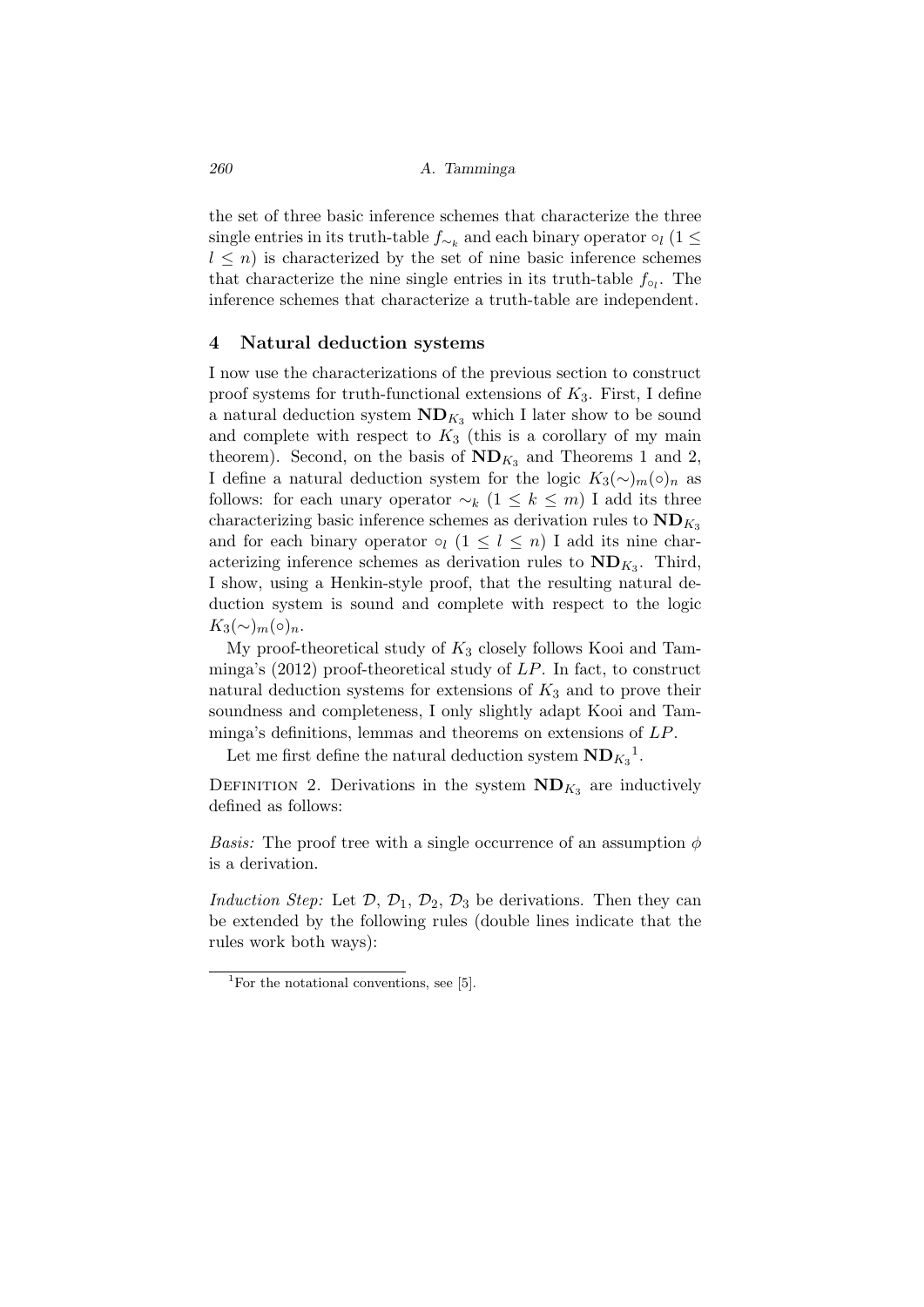$$
\frac{\mathcal{D}_1}{\phi} \quad \frac{\mathcal{D}_2}{\psi} E F Q
$$
\n
$$
\frac{\phi}{\phi} \quad \frac{\psi}{\phi} \wedge \psi \qquad \frac{\phi \wedge \psi}{\phi} \wedge E_1 \qquad \frac{\phi \wedge \psi}{\psi} \wedge E_2
$$
\n
$$
\frac{\mathcal{D}_1}{\phi \wedge \psi} \mathcal{D}_1 \qquad \frac{\phi \wedge \psi}{\phi} \wedge E_1 \qquad \frac{[\phi]^u}{\psi} \qquad [\psi]^v
$$
\n
$$
\frac{\mathcal{D}_1}{\phi \vee \psi} \vee I_1 \qquad \frac{\psi}{\phi \vee \psi} \vee I_2 \qquad \frac{\phi \vee \psi}{\chi} \qquad \frac{\phi \vee \psi}{\chi} \qquad \frac{\chi}{\chi} \vee E^{u,v}
$$
\n
$$
\frac{\mathcal{D}_1}{\phi \vee \psi} \mathcal{D}_2 \qquad \frac{\mathcal{D}_2}{\chi} \qquad \frac{\mathcal{D}_3}{\chi} \vee E^{u,v}
$$
\n
$$
\frac{\mathcal{D}_1}{\phi \vee \psi} \mathcal{D}_2 \qquad \frac{\mathcal{D}_2}{\chi} \qquad \frac{\mathcal{D}_3}{\chi} \vee E^{u,v}
$$
\n
$$
\frac{\mathcal{D}_3}{\neg \phi} \mathcal{D}_1 \qquad \frac{\mathcal{D}_2}{\neg \phi \wedge \neg \psi} \mathcal{D}_2 \wedge \frac{\mathcal{D}_3}{\neg \phi \vee \neg \psi} \mathcal{D}_3 \wedge \frac{\mathcal{D}_4}{\neg \phi \vee \neg \psi} \mathcal{D}_4 \wedge \frac{\mathcal{D}_5}{\neg \phi \vee \neg \psi} \mathcal{D}_5 \wedge \frac{\mathcal{D}_6}{\neg \phi \vee \neg \psi} \mathcal{D}_6 \wedge \frac{\mathcal{D}_7}{\neg \phi \vee \neg \psi} \mathcal{D}_7 \wedge \frac{\mathcal{D}_7}{\neg \phi \vee \neg \psi} \mathcal{D}_8 \wedge \frac{\mathcal{D}_8}{\neg \phi \vee \psi} \mathcal{D}_9 \wedge \frac{\mathcal{D}_9}{\neg \phi \vee \psi} \mathcal{D}_1 \wedge \frac{\mathcal{D
$$

On the basis of  $ND_{K_3}$ , I now define a natural deduction system for the logic  $K_3(\sim)_{m}(\circ)_{n}$ . The Theorems 1 and 2 tell me that each truth-table *f∼<sup>k</sup>* is characterized by three basic inference schemes and that each truth-table  $f_{\circ_l}$  is characterized by nine basic inference schemes. I obtain a new natural deduction system for the logic  $K_3(\sim)_{m}(\circ)_{n}$  by adding to  $ND_{K_3}$  these characterizing basic inference schemes as derivation rules.

More specifically, for each basic inference scheme  $\psi_1, \ldots, \psi_j/\phi$ that characterizes an entry  $f_{\sim_k}(x) = y$  in the truth-table  $f_{\sim_k}$ , I add the derivation rule

$$
\begin{array}{ccc}\n\mathcal{D}_1 & & \mathcal{D}_j \\
\psi_1 & \cdots & \psi_j \\
\phi & & \mathcal{R}_{\sim_k}(x, y)\n\end{array}
$$

to the natural deduction system  $ND_{K_3}$ . Similarly, for each basic inference scheme  $\psi_1, \ldots, \psi_j/\phi$  that characterizes an entry  $f_{\circ_l}(x, y) =$ *z* in the truth-table *f◦<sup>l</sup>* , I add the derivation rule

$$
\begin{array}{ccc}\n\mathcal{D}_1 & \mathcal{D}_j \\
\psi_1 & \cdots & \psi_j \\
\phi & & R_{\circ_l}(x, y, z)\n\end{array}
$$

to the natural deduction system  $ND_{K_3}$ .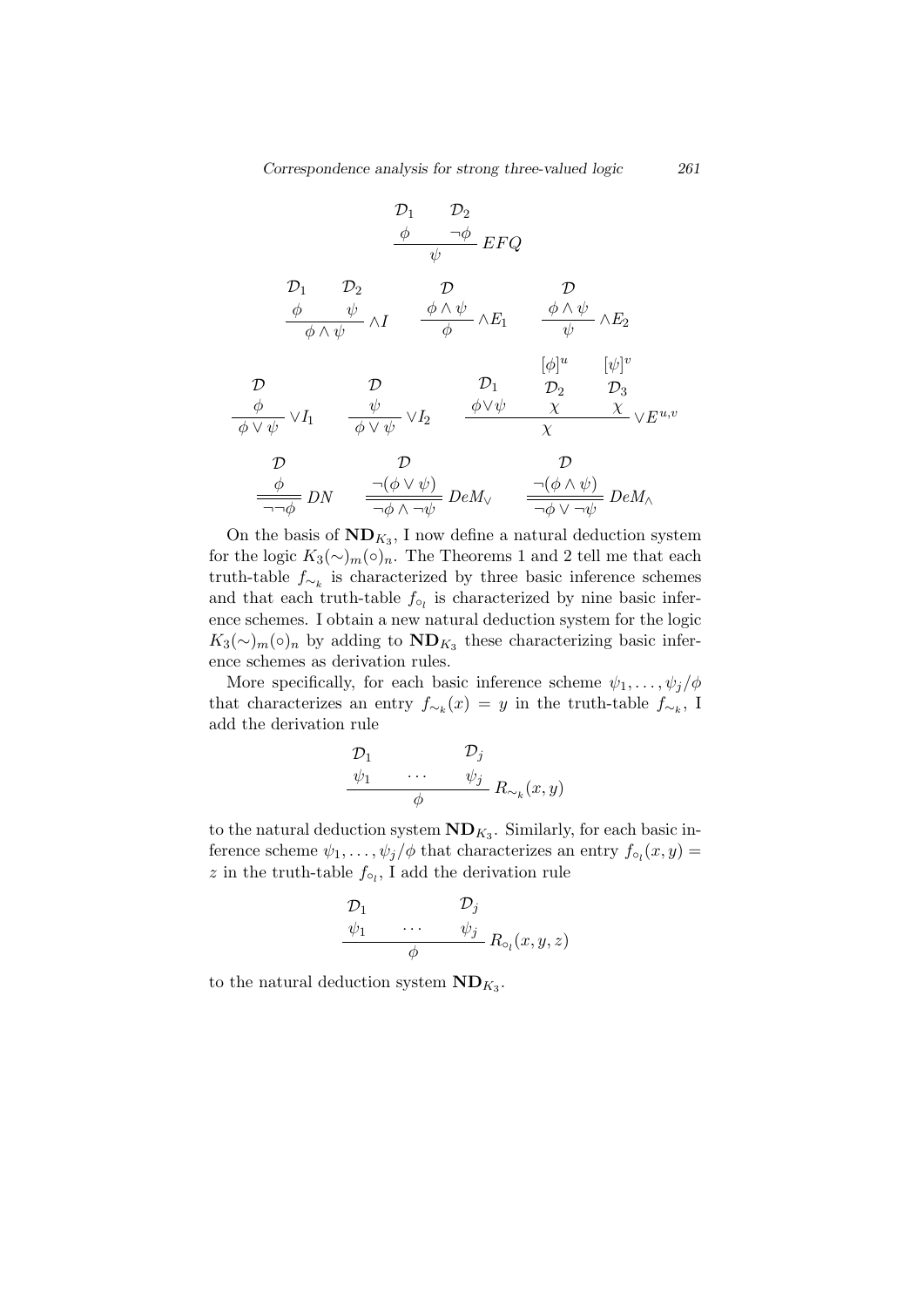For instance, assume that  $f_{\circ}(0,0) = 0$  is one of the truth-table entries in *f*<sup>*o*</sup>. Then, because Theorem 1 tells me that  $f_{\circ}(0,0) = 0$ is characterized by the basic inference scheme  $\neg \phi \land \neg \psi / \neg (\phi \circ \psi)$ , I add the derivation rule

$$
\frac{\mathcal{D}}{-\phi \land \neg \psi} \underset{\neg (\phi \circ \psi)}{\neg \phi \land \neg \psi} R_{\circ}(0,0,0)
$$

to the natural deduction system  $ND_{K_3}$ .

In this way, I define the system  $\mathbf{ND}_{K_3} + \bigcup_{k=1}^m \{R_{\sim_k}(x, y)$ : *f*<sub>∼</sub><sup>*k*</sup>(*x*) = *y*<sup>}</sup> +  $\bigcup_{l=1}^{n}$  { $R$ <sup>*∘*</sup><sub>*l*</sub></sub>(*x, y, z*) : *f*<sub>∘</sub><sub>*l*</sub>(*x, y*) = *z*<sup>}</sup>, which I refer to as  $\mathbf{ND}_{K_3(\sim)m(\circ)}$ . I now show that this natural deduction system is sound and complete with respect to the logic  $K_3(\sim)_{m}(\circ)_n$ .

## **4.1** Soundness of  $ND_{K_3(\sim)_{m}(\circ)_{n}}$

A conclusion *ϕ* is *derivable* from a set Π of premises (notation: Π *⊢*  $\phi$ ) if and only if there is a derivation in the system  $\text{ND}_{K_3(\sim)_{m}(\circ)_{n}}$ of  $\phi$  from  $\Pi$ .

The system's local soundness is easy to establish:

LEMMA 1 (LOCAL SOUNDNESS). Let  $\Pi, \Pi', \Pi'' \subseteq \mathcal{L}_{(\sim)_{m}(\circ)_{n}}$  and let  $\phi, \psi \in \mathcal{L}_{(\sim)_{m}(\circ)_{n}}$ . Then

- (i) If  $\phi \in \Pi$ , then  $\Pi \models \phi$
- (ii) If  $\Pi \models \phi$  and  $\Pi' \models \neg \phi$ , then  $\Pi, \Pi' \models \psi$
- (iii) If  $\Pi \models \phi$  and  $\Pi' \models \psi$ , then  $\Pi, \Pi' \models \phi \land \psi$
- (iv) If  $\Pi \models \phi \land \psi$ , then  $\Pi \models \phi$
- $(v)$  If  $\Pi \models \phi \land \psi$ , then  $\Pi \models \psi$
- (vi) If  $\Pi \models \phi$ , then  $\Pi \models \phi \lor \psi$
- (vii) If  $\Pi \models \psi$ , then  $\Pi \models \phi \lor \psi$
- (viii) If  $\Pi \models \phi \lor \psi$  and  $\Pi', \phi \models \chi$  and  $\Pi'', \psi \models \chi$ , then  $\Pi, \Pi', \Pi'' \models \chi$ 
	- (ix)  $\Pi \models \phi$  if and only if  $\Pi \models \neg \neg \phi$
	- $(\mathbf{x})$   $\Pi$   $\models \neg(\phi \lor \psi)$  if and only if  $\Pi$   $\models \neg \phi \land \neg \psi$
	- (xi)  $\Pi \models \neg(\phi \land \psi)$  if and only if  $\Pi \models \neg \phi \lor \neg \psi$ .

THEOREM 3 (SOUNDNESS). Let  $\Pi \subseteq \mathcal{L}_{(\sim)_{m}(\circ)_{n}}$  and let  $\phi \in$  $\mathcal{L}_{({\sim})_m(\circ)_n}$ . Then

If 
$$
\Pi \vdash \phi
$$
, then  $\Pi \models \phi$ .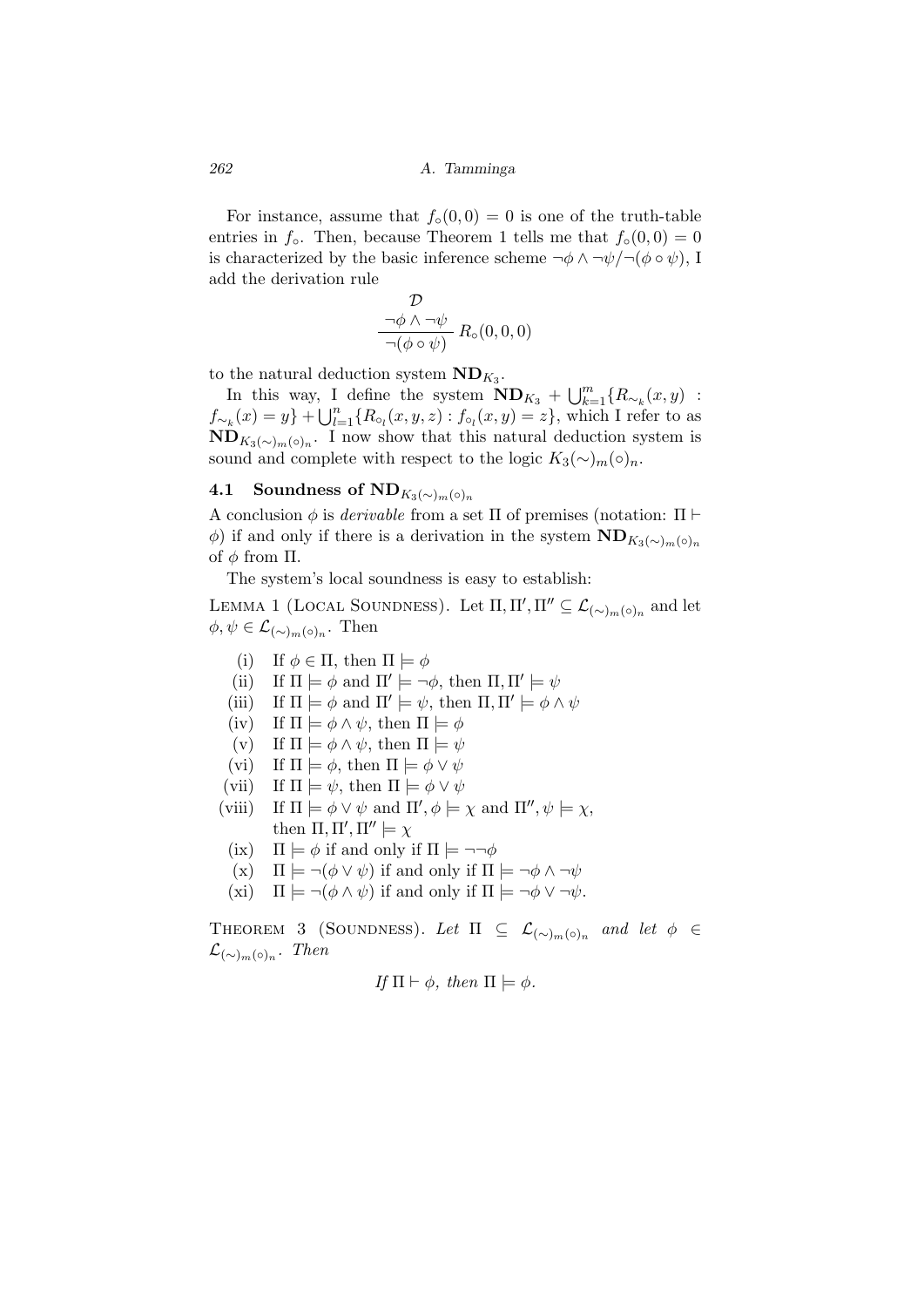PROOF. By induction on the depth of derivations. The local soundness of the rules of the basic natural deduction system  $ND_{K_3}$ follows from the previous lemma. For each unary operator *∼<sup>k</sup>*  $(1 \leq k \leq m)$  the local soundness of the three derivation rules in *{R*<sub>∼</sub>*k*</sub>(*x, y*) : *f*<sub>∼</sub><sup>*k*</sup>(*x*) = *y*<sup>}</sup> follows from Theorem 2. For each binary operator  $\circ_l$  (1  $\leq l \leq n$ ) the local soundness of the nine derivation rules in  ${R_{\circ_l}(x, y, z) : f_{\circ_l}(x, y) = z}$  follows from Theorem 1.  $\Box$ 

# **4.2** Completeness of  $ND_{K_3(\sim)m(\circ)n}$

In my completeness proof, consistent prime theories are the syntactical counterparts of valuations:

DEFINITION 3. Let  $\Pi \subseteq \mathcal{L}_{(\sim)_{m}(\circ)_{n}}$ . Then  $\Pi$  is a *consistent prime theory* (CPT), if

- (i)  $\Pi \neq \mathcal{L}_{(\sim)n}(\circ)_n$ (consistency)
- (ii) If  $\Pi \vdash \phi$ , then  $\phi \in \Pi$  (closure)
- (iii) If  $\phi \lor \psi \in \Pi$ , then  $\phi \in \Pi$  or  $\psi \in \Pi$  (primeness).

The syntactical counterpart of the truth-value of a formula under a valuation is a formula's elementhood in a consistent prime theory:

DEFINITION 4. Let  $\Pi \subseteq \mathcal{L}_{(\sim)_{m}(o)_{n}}$  and let  $\phi \in \mathcal{L}_{(\sim)_{m}(o)_{n}}$ . Then  $\phi$ 's *elementhood in*  $\Pi$  (notation:  $e(\phi, \Pi)$ ) is defined as follows:

$$
e(\phi, \Pi) = \begin{cases} \n\begin{array}{ll}\n\emptyset, & \text{if } \phi \in \Pi \text{ and } \neg \phi \in \Pi \\
0, & \text{if } \phi \notin \Pi \text{ and } \neg \phi \in \Pi \\
i, & \text{if } \phi \notin \Pi \text{ and } \neg \phi \notin \Pi \\
1, & \text{if } \phi \in \Pi \text{ and } \neg \phi \notin \Pi.\n\end{array}\n\end{cases}
$$

To ensure that in the presence of an operator the notion of elementhood behaves in comformity with the operator's truth-tables, I need the following lemma:

LEMMA 2. Let  $\Pi$  be a CPT and let  $\phi, \psi \in \mathcal{L}_{(\sim)_{m}(\circ)_{n}}$ . Then

| (i)  | $e(\phi,\Pi) \neq \emptyset$               |                                                       |
|------|--------------------------------------------|-------------------------------------------------------|
| (ii) | $f_{\neg}(e(\phi,\Pi))$                    | $= e(\neg \phi, \Pi)$                                 |
|      | (iii) $f_{\vee}(e(\phi,\Pi),e(\psi,\Pi))$  | $= e(\phi \vee \psi, \Pi)$                            |
|      | (iv) $f_{\wedge}(e(\phi,\Pi),e(\psi,\Pi))$ | $= e(\phi \wedge \psi, \Pi)$                          |
| (v)  | $f_{\sim_k}(e(\phi,\Pi))$                  | $= e(\sim_k \phi, \Pi)$ for $1 \leq k \leq m$         |
|      | (vi) $f_{\circ}e(\phi,\Pi), e(\psi,\Pi)$   | $= e(\phi \circ_l \psi, \Pi)$ for $1 \leq l \leq n$ . |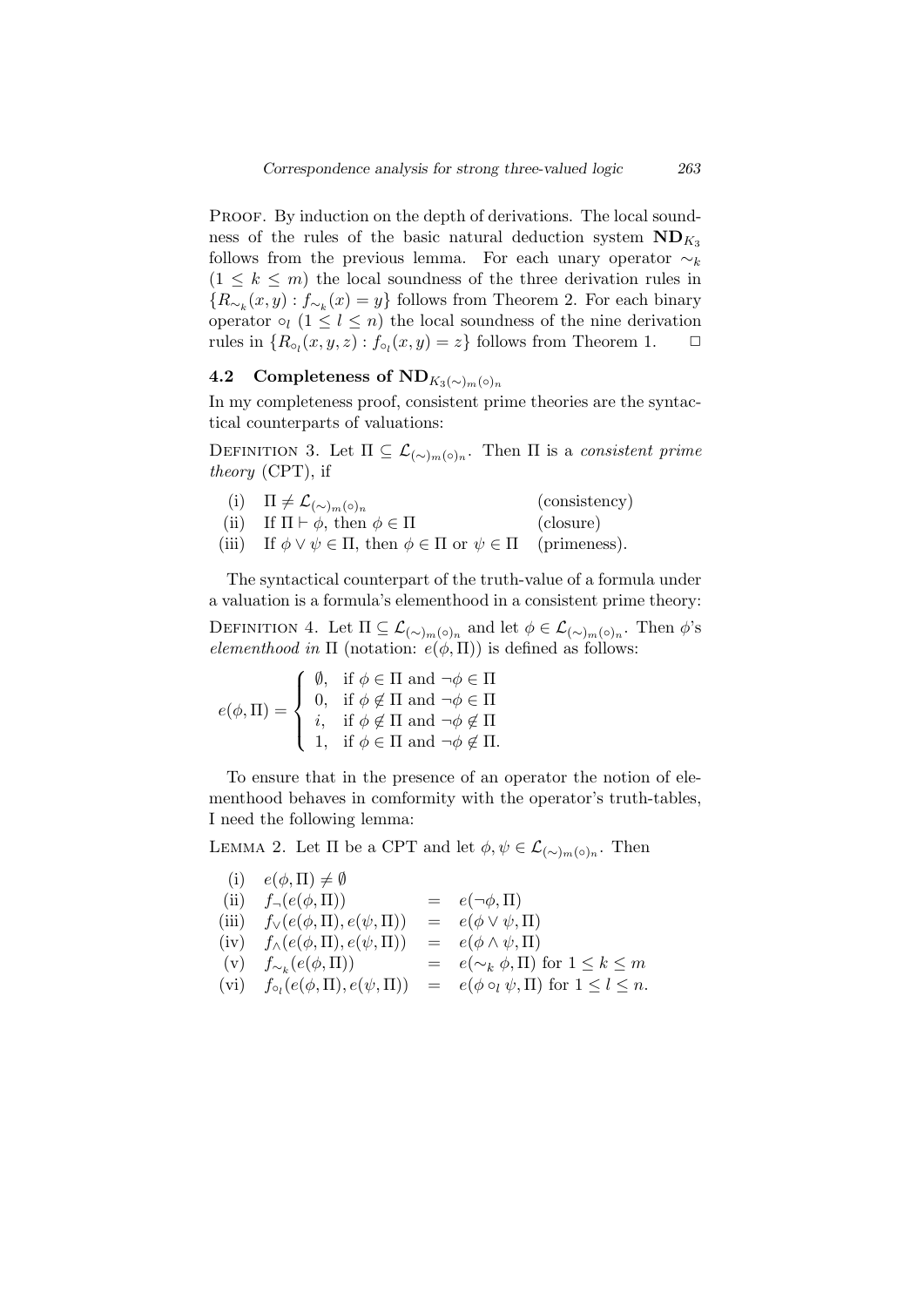PROOF.

- (i) Suppose  $e(\phi, \Pi) = \emptyset$ . Then  $\phi \in \Pi$  and  $\neg \phi \in \Pi$ . Then  $\Pi \vdash \phi$ and  $\Pi \vdash \neg \phi$ . By the rule *EFQ*, it must be that  $\Pi \vdash \psi$  for all  $\psi \in \mathcal{L}_{(\sim)m(\circ)n}$ . By closure,  $\psi \in \Pi$  for all  $\psi \in \mathcal{L}_{(\sim)m(\circ)n}$ . Then  $\Pi = \mathcal{L}_{(\sim)_{m}(\circ)_{n}}$ . Contradiction.
- (ii) Suppose  $e(\phi, \Pi) = 0$ . Then  $\phi \notin \Pi$  and  $\neg \phi \in \Pi$ . By closure and the rule  $DN$ ,  $\neg \phi \in \Pi$  and  $\neg \neg \phi \notin \Pi$ . Hence,  $e(\neg \phi, \Pi) =$  $1 = f<sub>\square</sub>(0) = f<sub>\square</sub>(e(\phi, \Pi)).$

Suppose  $e(\phi, \Pi) = i$ . Then  $\phi \in \Pi$  and  $\neg \phi \in \Pi$ . By closure and the rule  $DN$ ,  $\neg \phi \in \Pi$  and  $\neg \neg \phi \in \Pi$ . Hence,  $e(\neg \phi, \Pi) =$  $i = f_{\neg}(i) = f_{\neg}(e(\phi, \Pi)).$ 

Suppose  $e(\phi, \Pi) = 1$ . Then  $\phi \in \Pi$  and  $\neg \phi \notin \Pi$ . By closure and the rule  $DN$ ,  $\neg \phi \notin \Pi$  and  $\neg \neg \phi \in \Pi$ . Hence,  $e(\neg \phi, \Pi) =$  $0 = f_{\neg}(1) = f_{\neg}(e(\phi, \Pi)).$ 

- (iii) I prove the cases for (1)  $e(\phi, \Pi) = 0$  and  $e(\psi, \Pi) = 0$ , (2)  $e(\phi, \Pi) = i$  and  $e(\psi, \Pi) = i$ , and (3)  $e(\phi, \Pi) = 1$  and  $e(\psi, \Pi) =$ *i*. The other six cases are proved similarly.
	- (1) Suppose  $e(\phi, \Pi) = 0$  and  $e(\psi, \Pi) = 0$ . Then  $\phi \notin \Pi$ ,  $\psi \notin \Pi$ ,  $\neg \phi \in \Pi$ , and  $\neg \psi \in \Pi$ . By primeness,  $\phi \vee \psi \notin \Pi$ . By closure and the rules  $\wedge I$  and  $DeM_{\vee}$ ,  $\neg(\phi \vee \psi) \in \Pi$ . Hence,  $e(\phi \vee \psi, \Pi) = 0 = f_{\vee}(0, 0) = f_{\vee}(e(\phi, \Pi), e(\psi, \Pi)).$
	- (2) Suppose  $e(\phi, \Pi) = i$  and  $e(\psi, \Pi) = i$ . Then  $\phi \in \Pi$ ,  $\psi \in \Pi$ ,  $\neg \phi \in \Pi$ , and  $\neg \psi \in \Pi$ . By closure and the rule  $∨$ *<i>I*<sub>1</sub>,  $\phi ∨ \psi \in \Pi$ . By closure and the rules  $∧$ *I* and  $DeM ∨$ ,  $\neg(\phi \lor \psi) \in \Pi$ . Hence,  $e(\phi \lor \psi, \Pi) = i = f_{\lor}(i, i) =$  $f_\vee(e(\phi,\Pi),e(\psi,\Pi)).$
	- (3) Suppose  $e(\phi, \Pi) = 1$  and  $e(\psi, \Pi) = i$ . Then  $\phi \in \Pi$ ,  $\psi \in \Pi$ ,  $\neg \phi \notin \Pi$ , and  $\neg \psi \in \Pi$ . By closure and the rule  $\vee I_1$ ,  $\phi \vee \psi \in \Pi$ . By closure and the rules  $\wedge E_1$  and  $DeM_v$ ,  $\neg(\phi \lor \psi) \notin \Pi$ . Hence,  $e(\phi \lor \psi, \Pi) = 1 = f_v(1, i) =$  $f_\vee(e(\phi,\Pi),e(\psi,\Pi)).$

(iv) Analogous to (iii).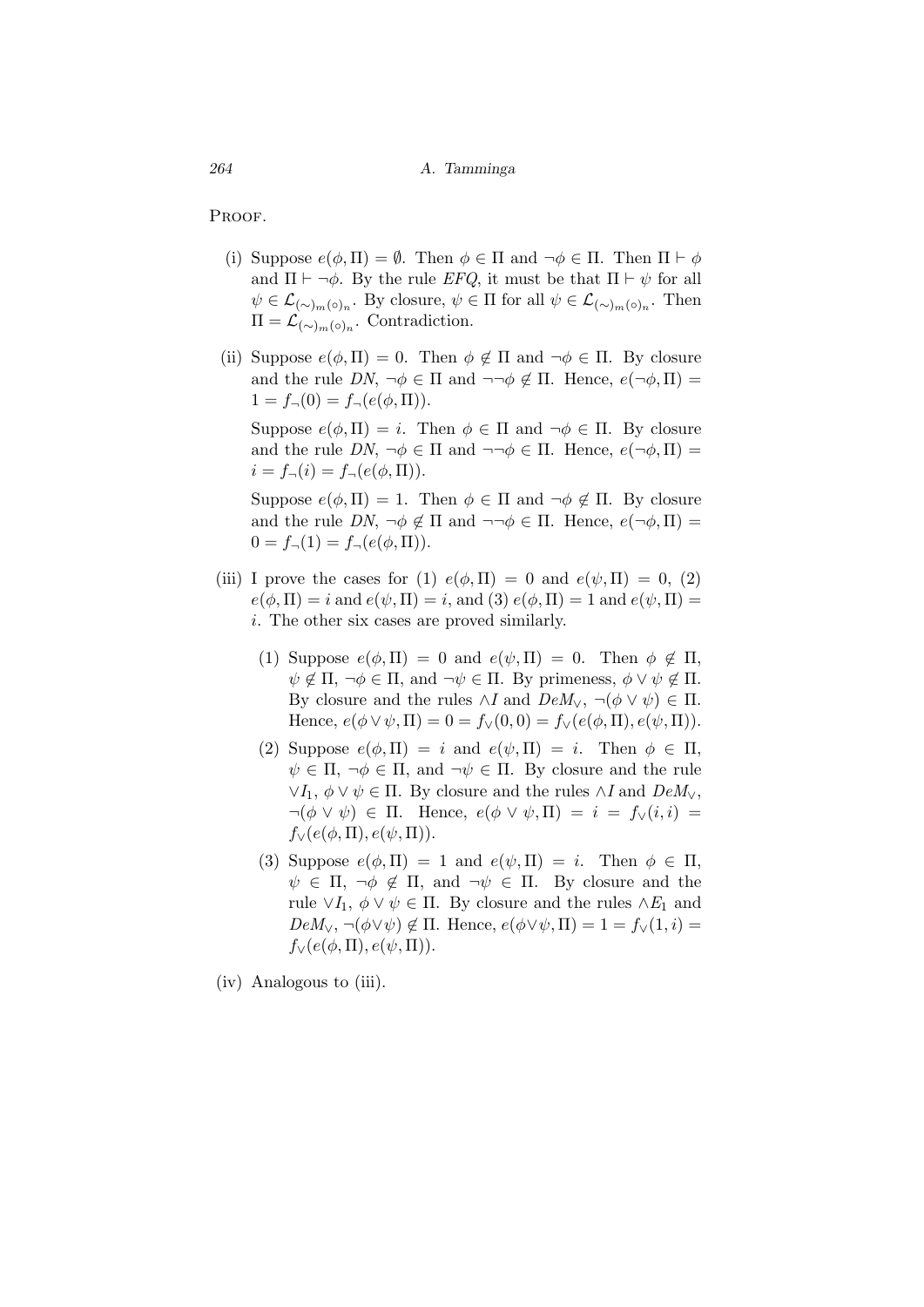(v) There are three cases for each  $∼<sub>k</sub>$  (1 ≤ *k* ≤ *n*). (For readability, the subscript *k* is dropped in the remainder of this proof.) I prove the case for  $e(\phi, \Pi) = 0$ . The other two cases are proved similarly.

Suppose  $e(\phi, \Pi) = 0$ . Then  $\phi \notin \Pi$  and  $\neg \phi \in \Pi$ . There are three cases:

- (1) Suppose  $R<sub>∼</sub>(0,0)$  is one of the three rules for  $\sim$  in  $\mathbf{ND}_{K_3(\sim)_{m}(\circ)}$ . Then  $f_\sim(0) = 0$ . By closure and the rule  $R_\sim(0,0)$ , it must be that  $\neg \sim \phi \in \Pi$ . By (i), it must be that  $\sim \phi \notin \Pi$ . Therefore,  $e(\sim \phi, \Pi) = 0$  $f_∼(0) = f_∼( e(φ, \Pi)).$
- (2) Suppose  $R_\sim(0,i)$  is one of the three rules for  $\sim$  in  $\mathbf{ND}_{LP(\sim)_{m}(\circ)_{n}}$ . Then  $f_{\sim}(0) = i$ . By closure, the fact that  $\Pi$  is a CPT, and the rule  $R_\sim(0,i)$ , it must be that  $\sim \phi \vee \neg \sim \phi \notin \Pi$ . By closure and the rules *∨I*<sub>1</sub> and  $\lor$ *I*<sub>2</sub>,  $\sim \phi \notin \Pi$  and  $\neg \sim \phi \notin \Pi$ . Therefore,  $e(\sim \phi, \Pi) = i = f_\circ(0) = f_\sim(e(\phi, \Pi)).$
- (3) Suppose  $R<sub>∼</sub>(0,1)$  is one of the three rules for  $\sim$  in  $\mathbf{ND}_{LP(\sim)_{m}(\circ)_{n}}$ . Analogous to (1).
- (vi) Analogous to (v).

 $\Box$ 

LEMMA 3 (TRUTH). Let  $\Pi$  be a CPT. Let  $v_{\Pi}$  be the function that assigns to each atomic formula  $p$  in  $P$  the elementhood of  $p$  in  $\Pi$ :  $v_{\Pi}(p) = e(p, \Pi)$  for all *p* in *P*. Then for all  $\phi$  in  $\mathcal{L}_{(\sim)_{m}(\circ)_{n}}$  it holds that

$$
v_{\Pi}(\phi) = e(\phi, \Pi).
$$

PROOF. By an easy structural induction on  $\phi$ . Use the previous lemma. <del>□</del>

LEMMA 4 (LINDENBAUM). Let  $\Pi \subseteq L_{(\sim)m(\circ)n}$  and let  $\phi \in$  $\mathcal{L}_{(\sim)m}(\circ)_{n}$ . Suppose that  $\Pi \not\models \phi$ . Then there is a set  $\Pi^* \subseteq \mathcal{L}_{(\sim)m}(\circ)_{n}$ such that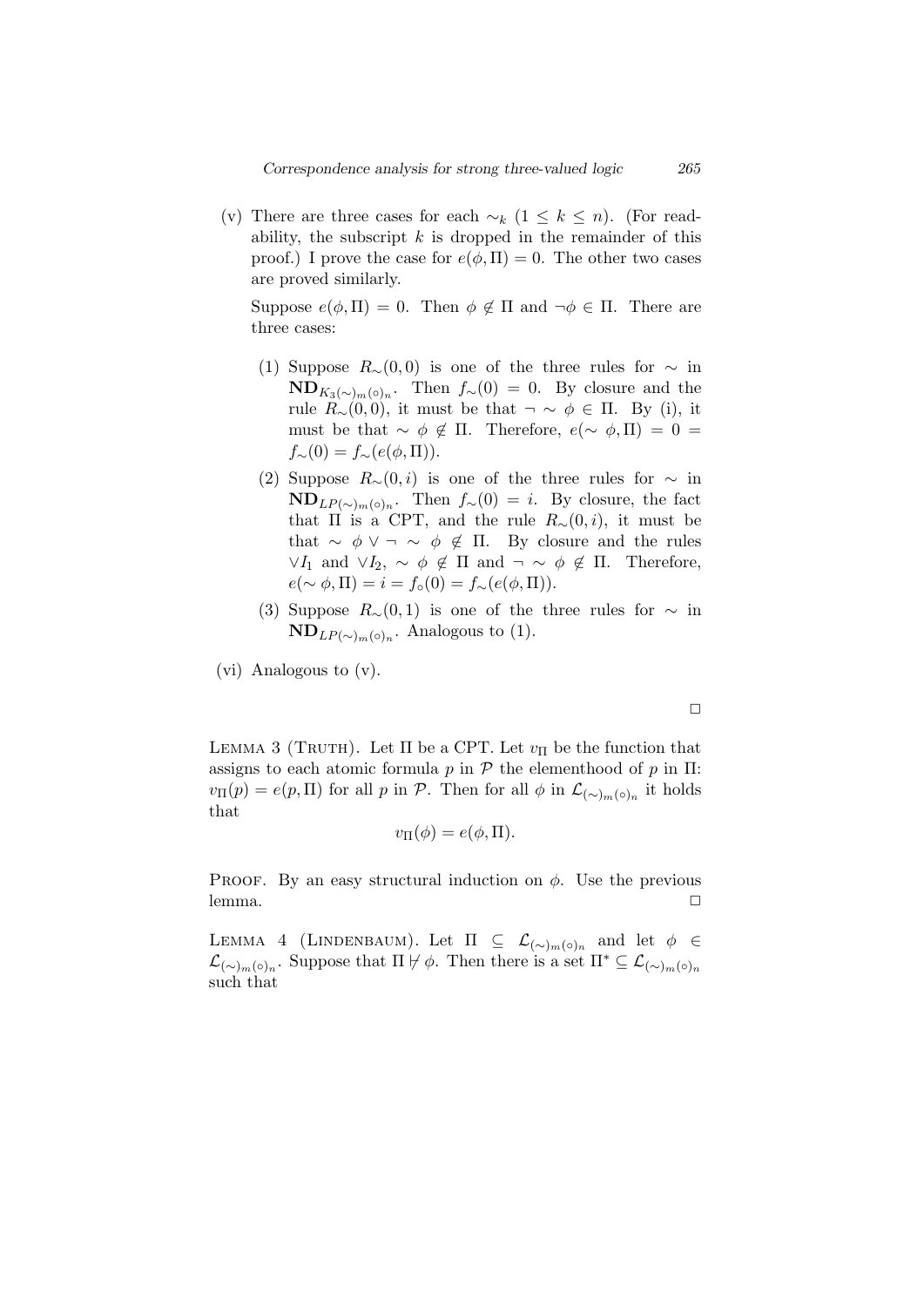- (i)  $\Pi \subset \Pi^*$
- (ii)  $\Pi^* \nvDash \phi$
- (iii)  $\Pi^*$  is a CPT.

PROOF. Suppose that  $\Pi \not \vdash \phi$ . Let  $\psi_1, \psi_2, \ldots$  be an enumeration of  $\mathcal{L}_{(\sim)m(\circ)n}$ . I define the sequence  $\Pi_0, \Pi_1, \ldots$  of sets of formulas as follows:

$$
\Pi_0 = \Pi
$$
  
\n
$$
\Pi_{i+1} = \begin{cases}\n\Pi_i \cup \{\psi_{i+1}\}, & \text{if } \Pi_i \cup \{\psi_{i+1}\} \not\vdash \phi \\
\Pi_i, & \text{otherwise.} \n\end{cases}
$$

Take  $\Pi^* = \bigcup_{n \in \mathbb{N}} \Pi_n$ . Standard proofs show that (i), (ii), and (iii) hold. *✷*

THEOREM 4 (COMPLETENESS). Let  $\Pi \subseteq \mathcal{L}_{(\sim)_{m}(\circ)_{n}}$  and let  $\phi \in$  $\mathcal{L}_{({\sim})_m(\circ)_n}$ . Then

If 
$$
\Pi \models \phi
$$
, then  $\Pi \vdash \phi$ .

PROOF. By contraposition. Suppose  $\Pi \not\vdash \phi$ . By the Lindenbaum lemma, there is a CPT  $\Pi^*$  such that  $\Pi \subseteq \Pi^*$  and  $\Pi^* \not\models \phi$ . Let  $v_{\Pi}$ <sup>\*</sup> be the valuation introduced in the truth lemma. By the truth lemma, it holds that  $v_{\Pi}*(\psi) = 1$  for all  $\psi$  in  $\Pi$  and  $v_{\Pi}*(\phi) \neq 1$ . Therefore,  $\Pi \not\models \phi$ .

COROLLARY 1. The system  $ND_{K_3}$  is sound and complete with re*spect to K*3*.*

PROOF. Consider the logic  $K_3$ <sup> $-$ </sup> that is obtained from  $K_3$  by adding  $K_3$ 's truth-table  $f_\neg$  for negation to it. Evidently,  $K_3$ <sup> $\neg$ </sup> is  $K_3$ . By the soundness and completeness theorems,  $ND_{K_3}$  is sound and complete with respect to  $K_3$ <sup> $\lnot$ </sup>. It is easy to see that the rules  $R_{\neg}(0,1)$ ,  $R_{\neg}(i,i)$ , and  $R_{\neg}(1,0)$  are derived rules in  $ND_{K_3}$ .  $\Box$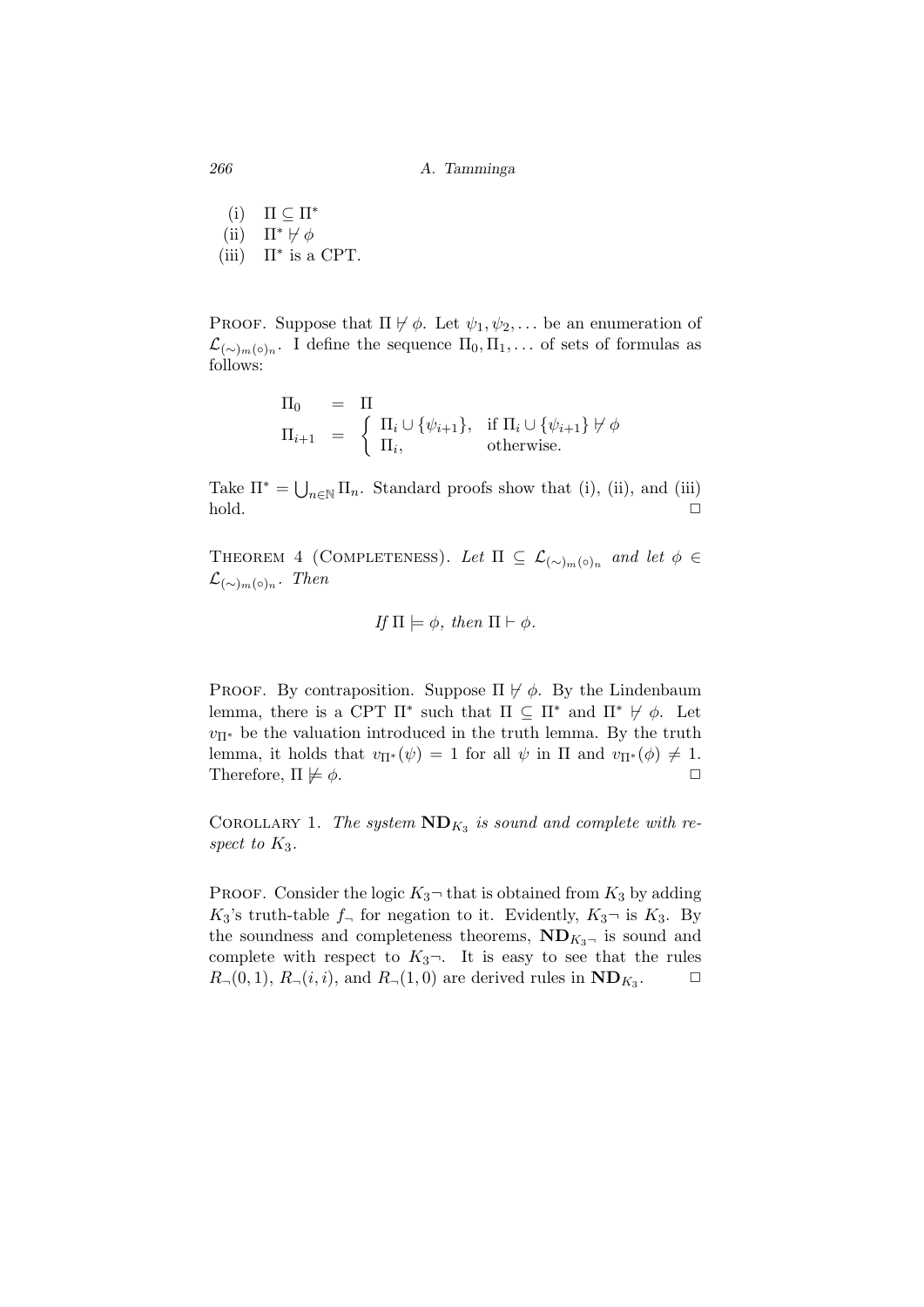## 5 Lukasiewicz's three-valued logic  $(L_3)$

Let me illustrate this general method for finding natural deduction systems for truth-functional extensions of *K*<sup>3</sup> with Lukasiewicz's three-valued logic  $(L_3)$ .  $L_3$  evaluates arguments consisting of formulas from a propositional language  $\mathcal{L}_\supset$  built from a set  $\mathcal{P} = \{p, p', \ldots\}$ of atomic formulas using negation (*¬*), disjunction (*∨*), conjunction (*∧*), and implication (*⊃*). *L*<sup>3</sup> has the same valuations as *K*3: in  $L_3$ , a valuation is a function *v* from the set  $P$  of atomic formulas to the set  $\{0, i, 1\}$  of truth-values. A valuation  $v$  on  $P$  is extended recursively to a valuation on  $\mathcal{L}_\supset$  by the truth-tables for  $\neg$ ,  $\vee$ , and *∧*, and the truth-table for *⊃*:

|    | 0                   | $\imath$ |  |
|----|---------------------|----------|--|
| 0  |                     |          |  |
| I. | $\boldsymbol{\eta}$ |          |  |
|    | 0                   | I.       |  |

 $L_3$  has the same concept of validity as  $K_3$ : an argument from a set Π of premises to a conclusion *ϕ* is *valid* (notation: Π *|*= *ϕ*) if and only if for each valuation *v* it holds that if  $v(\psi) = 1$  for all  $\psi$  in  $\Pi$ , then  $v(\phi) = 1$ .

Theorem 1 tells me that the truth-table  $f<sub>sup</sub>$  is characterized by the following nine basic inference schemes:

$$
f_0(0,0) = 1 \quad \text{iff} \quad \neg \phi \land \neg \psi \models \phi \supset \psi
$$
  
\n
$$
f_0(0,i) = 1 \quad \text{iff} \quad \neg \phi \models (\psi \lor \neg \psi) \lor (\phi \supset \psi)
$$
  
\n
$$
f_0(0,1) = 1 \quad \text{iff} \quad \neg \phi \land \psi \models \phi \supset \psi
$$
  
\n
$$
f_0(i,0) = i \quad \text{iff} \quad \neg \psi, (\phi \supset \psi) \lor \neg (\phi \supset \psi) \models \phi \lor \neg \phi
$$
  
\n
$$
f_0(i,i) = 1 \quad \text{iff} \quad \models (\phi \lor \neg \phi) \lor (\psi \lor \neg \psi) \lor (\phi \supset \psi)
$$
  
\n
$$
f_0(i,1) = 1 \quad \text{iff} \quad \psi \models (\phi \lor \neg \phi) \lor (\phi \supset \psi)
$$
  
\n
$$
f_0(1,0) = 0 \quad \text{iff} \quad \phi \land \neg \psi \models \neg (\phi \supset \psi)
$$
  
\n
$$
f_0(1,i) = i \quad \text{iff} \quad \phi, (\phi \supset \psi) \lor \neg (\phi \supset \psi) \models \psi \lor \neg \psi
$$
  
\n
$$
f_0(1,1) = 1 \quad \text{iff} \quad \phi \land \psi \models \phi \supset \psi.
$$

From Theorems 3 and 4 it follows that the natural deduction system  $ND_{K_3}$ , obtained from adding these nine basic inference schemes as derivation rules to the natural deduction system  $\text{ND}_{K_3}$ , is sound and complete with respect to *L*3. The general method I